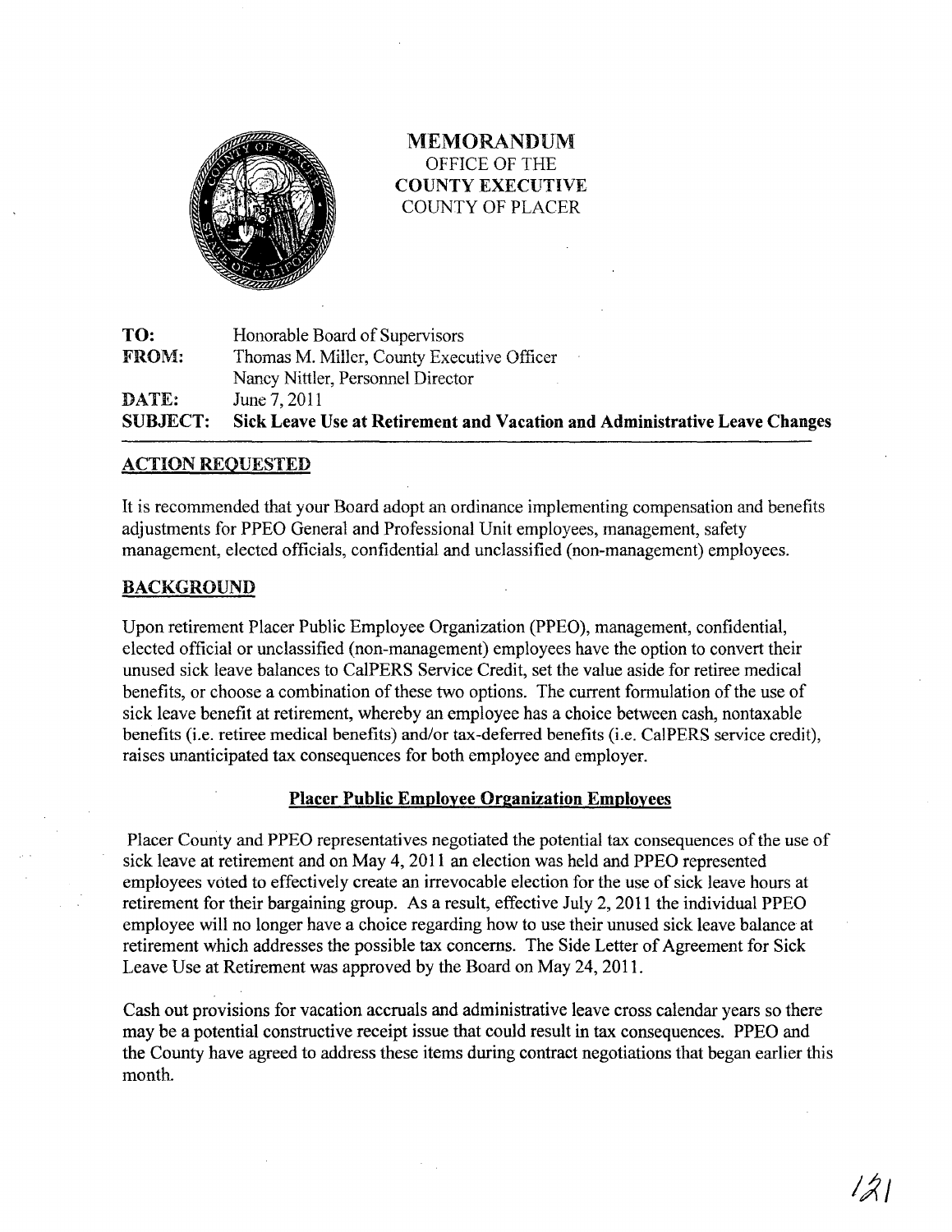June 7, 2011 Page 2

### Designated Management and Confidential Employees

For several months, the County Executive Officer and members of the Management and Confidential Teams have met to discuss the tax consequences of sick leave use at retirement. Based upon the results of independent ballots, both the Management and the Confidential Teams ultimately requested that 100% of their unused sick leave hours be set aside for future retiree medical premiums at retirement. Further, both Teams. strongly endorsed having these dollars contributed to a Health Reimbursement Account (HRA) by the County in lieu of the current benefit structure and that all costs related to administration of these accounts would be borne by the retiree. The County Executive Office, Personnel Department and County Counsel staffs have worked diligently over the last few months researching options for implementation of a Placer County Health Reimbursement Account. However, in order to ensure that the HRA Plan would be in full compliance with Federal and State laws, it has been determined that additional time and research is needed. As a result, this benefit change will need to be implemented in two phases:

### PHASE 1: Address IRS Tax Consequences

Effective July 2, 2011, at retirement, the dollar value of management and confidential sick leave balances (base rate plus confidential and/or longevity pay if applicable, multiplied by the number of unused sick leave hours) will be set aside for the retiree's CalPERS retiree group health insurance premiums.

### PHASE 2: Health Reimbursement Account

In keeping with Placer County Procurement Rules, solicit proposals and enter into an agreement for a Placer County Health Reimbursement Account that could be implemented in the next calendar year.

Cash out provisions for vacation and management leave benefits cross calendar years so potential constructive receipt tax implications exist for these benefits. The attached ordinance addresses the changes to mitigate these issues by shifting vacation and management leave benefits to calendar year cycles, requiring an irrevocable election for vacation cash out in the previous year, and allowing cash out of vacation hours that were accrued that calendar year.

### FISCAL IMPACT

The Board approved the PPEO Side Letter of Agreement on May 24,2011. Today the Board is asked to adopt the ordinance to implement changes for PPEO, management and confidential employees related to sick leave use at retirement, vacation accrual cash out and management leave. Approval of this item will not increase or change the County's liability related to these current benefits; but does address possible employee and employer tax consequences

Attachment: Ordinance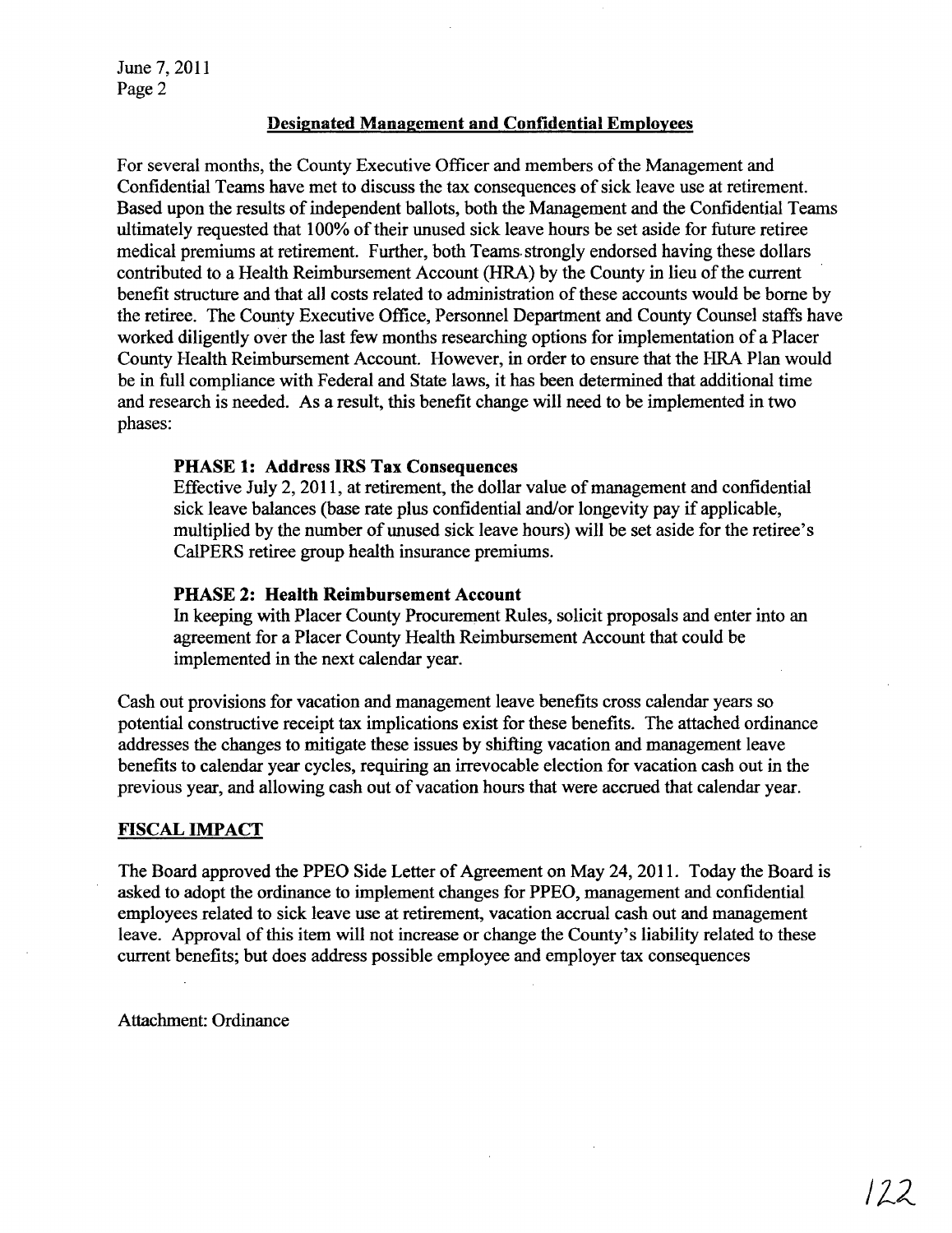## Before the Board of Supervisors County of Placer, State of California

In the matter of: AN ORDINANCE AMENDING SECTIONS OF CHAPTER 3 OF THE PLACER COUNTY CODE; 3.04.420, 3.04.490 and 3.04.520 Ordinance No:

First Reading:  $M_{\text{av}}$  26, 2011

The following Ordinance was duly passed by the Board of Supervisors of the County of Placer at a regular meeting held **a noise in the set of the following vote on roll call:** 

Ayes:

Noes:

Absent:

Signed and approved by me after its passage.

Robert Weygandt Chairman, Board of Supervisors

Attest: Clerk of said Board

Ann Holman

THE BOARD OF SUPERVISORS OF THE COUNTY OF PLACER, STATE OF CALIFORNIA, DOES HEREBY ORDAIN AS FOLLOWS:

Section 1: That Section 3.04.420 of Chapter 3 of the Placer County Code is hereby . amended and shall read as follows:

### 3.04.420 Termination of employment.

I. Effective July 2, 2011 any employee in the PPEO General Unit, Professional Unit, Management, Confidential and or Unclassified (Nonmanagement) Employees. Except asgroup otherwise provided in this section, any PPEO general, professional, management, confidential or unclassified (nonmanagement) employee retiring from county service and eligible to receive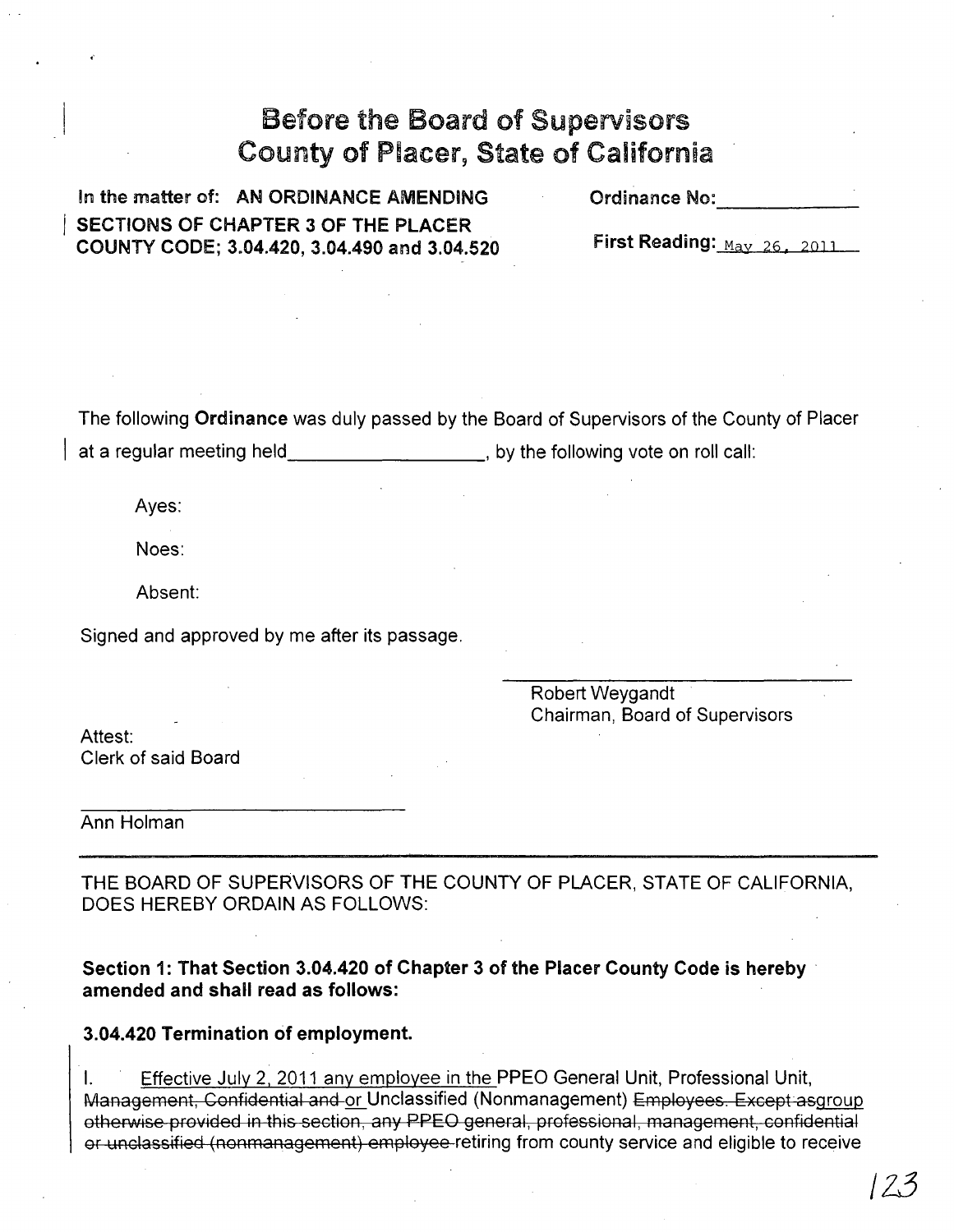PAGE 2 Ordinance.

California Employees' Retirement System (CaIPERS) miscellaneous plan benefits at the time of such retirement shall receive the following:may select one or more of the following options; however, the selection must be made prior to retiring from county service and once the selection is made it is irrevocable:

- 1. One month of paid CalPERS group health insurance premium reimbursement for each day (8 hours) of the employee's unused accrued sick leave up to a maximum of 1,500 hours. If the retiree's base hourly rate times eight exceeds the retiree's share of the cost of one month of retiree's health insurance premium, then the actual dollar value of the retiree's hourly rate will be applied to the premium reimbursement. This benefit does not apply to any other County sponsored plans, such as but not limited to, the life, vision, or dental programs. The base hourly rate is defined as the hourlv rate from the salary schedule plus longevity if applicable; and,
- 2. Unused accrued sick leave in excess of 1,500 hours will be applied to CalPERS service credit only pursuant to Government Code Section 20965.

1. Effective December 26,2003 at 5:01 p.m., employees covered by the CalPERS miscellaneous retirement plan may convert accumulated unused sick leave to CalPERS service credit pursuant to Government Code Section 20965.

J. Effective July 2, 2011 for management employees, excluding safety management, or confidential employees retiring from county service and eligible to receive CalPERS miscellaneous plan benefits at the time of retirement, he/she shall receive reimbursement for the CalPERS retiree group health insurance premium based upon the value of the unused sick leave at retirement. The value will be determined by the number of unused sick leave hours available paid at the employee's base hourly rate on the salary schedule, plus confidential pay and/or longevity pay if applicable. This benefit does not apply to any other County sponsored plans, such as but not limited to, the life, vision, or dental programs.

K. Effective July 2, 2011, for elected officials, excluding Elected Safety, retiring from county service and eligible to receive California Employees' Retirement System (CaIPERS) benefits at the time of retirement shall receive:

2. If requested by the retiree, one month of paid group insurance will be provided for each day of unused accrued sick leave. This does not apply to the supplemental life, vision, or dental programs. However, if the retiree's base hourly rate times eight exceeds the retiree's share of the cost of one month of retiree's health insurance, then the actual dollar value of the retiree's hourly rate will be applied to purchase retiree's health insurance.

3.1. For elected officials, if requested by the retiree, oOne month of paid CalPERS group health insurance for each two months of elected service. This does not apply to fifty thousand dollars (\$50,000.00) management life, vision or dental programs. This benefit does not apply to any other County sponsored plans, such as but not limited to, the life, vision, or dental programs; and if applicable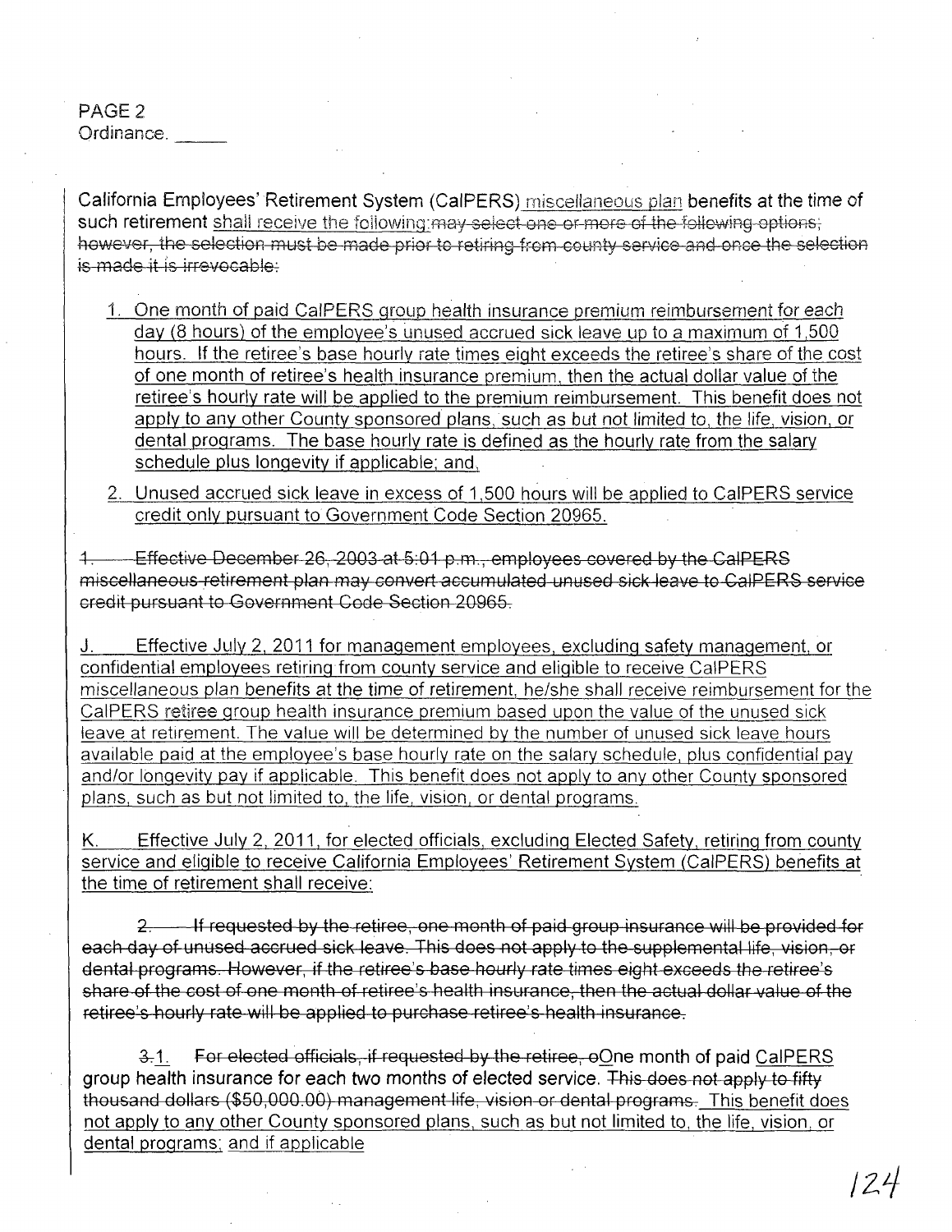## PAGE 3 Ordinance. \_\_

 $2.$  A. Any employee elected or appointed to an elective office, who has a current sick leave balance in excess of one hundred ninety-two (192) hours at the date he or she assumes elective office, shall not lose their-his/her accrued sick leave hours. At the date he or she assumes elective office such hours shall be placed in inactive status, without further accrual, until such time as the employee leaves elective office and is eligible to receive early-retirement benefits under subsections  $(H)(1)$  (I) or (J) of this section. If the employee leaves elective office prior to becoming eligible to receive early-retirement benefits under subsection (I) or (J) of this section, the eligible sick leave shall be paid in accordance with subsection C of this section, and the sick leave hours shall be compensated at the current rate of the last classification held prior to assuming elective office. If said classification is no longer existentexists, then compensation will be paid at the last established salary rate for that classification.

L. U. Deputy Sheriffs' Association Employees. ...

M. K. Safety Management Employees and Elected Safety Management...

N. — L. PPEO Correctional Officers and Correctional Sergeants. ...

O. M. PPEO Probation Officers I/II/Senior/Supervising...

## Section 2: That Section 3.04.490 of Chapter 3 of the Placer County Code is hereby amended and shall read as follows:

## 3.04.490 When to be taken.

لتنفذ

E. Management, Safety Management and Confidential Employee Vacation Cash Out. Beginning with the 2012 calendar year–Once per fiscal year, any employee may request once per calendar year to cash out up to one-half of his or her annual vacation accrual in the following year at his or her base hourly rate which shall be defined as the hourly rate on the salary schedule plus any-confidential pay, additional pays that are percentage based, and/or longevity pay if applicable. Any employee utilizing this provision will be required to submit an irrevocable election by December  $31<sup>st</sup>$  of the calendar year prior to the calendar year in which the vacation hours to be cashed out are earned. The cash out will coincide with the applicable IRS tax year based upon the check dates. The actual payment of the requested hours cannot occur until the hours to be cashed out for that calendar year have accrued (for regular full-time employees onehalf of the annual vacation accrual is earned after 1040 paid hours). Cash outs for hours accrued in prior years are not allowed.

1. Requested vacation cash outs will be cashed out by the last pay check of the calendar year in which the vacation hours are earned.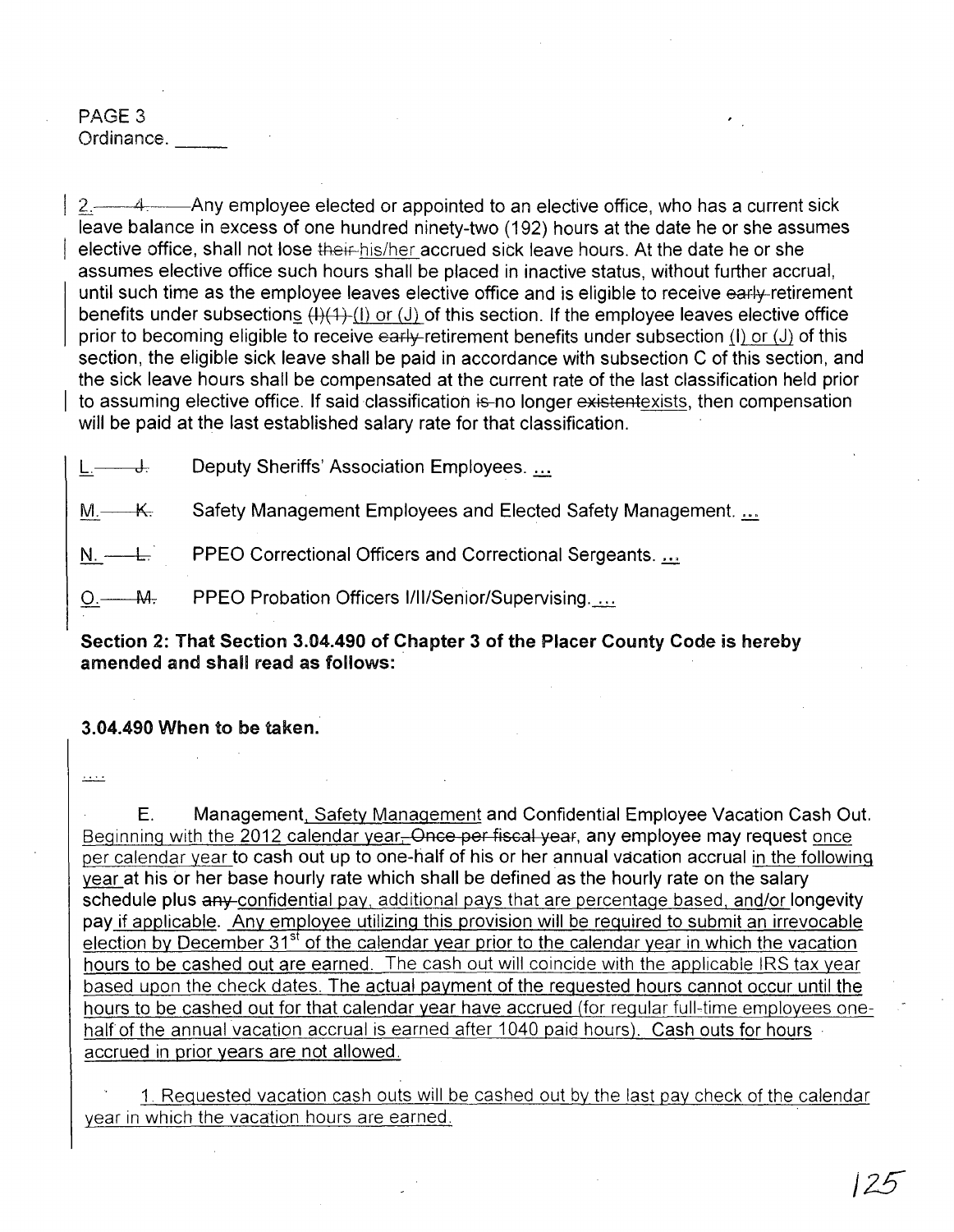PAGE 4

Ordinance.

JOrd. 5627-8 § 4,2010; Ord. 5531-8, 2008; Ord. 5478-8 (Attach. A), 2007: Ord. 5443-8,2007; 5442-8, 2007; prior code § 14.420)

Section 3: That Section 3.04.520 of Chapter 3 of the Placer County Code is hereby amended and shall read as follows:

3.04.520 Administrative leaveManagement/District Attorney and Child Support Attorney ILeave.

- A Department heads shall receive eighty (80) hours of management leave each calendar year coinciding with the applicable IRS tax year based upon pay check dates.
- B. Management and safety management employees shall receive seventy-two (72) hours of management leave each calendar year coinciding with the applicable IRS tax year based upon pay check dates.
- C. Management employees are eligible to receive additional hours if four percent (4%) of the employee's annual salary exceeds one thousand five hundred dollars (\$1,500). The amount of additional hours will be determined by subtracting \$1,500 from the 4% amount and dividing the difference by the hourly wage in effect on January 1st of the new calendar year. The annual salary used for this calculation will be the employee's hourly rate on the salary schedule plus longevity if applicable.
- D. Although management leave hours are credited to the employee at the beginning of the calendar year, these hours are considered to be earned on a pro rata basis over the course of the calendar year each pay date.
- E. Employees appointed to eligible positions after the beginninq of the calendar year will receive management leave hours on a prorated basis for the pay dates remaining in that calendar year.
- F. Employees may elect to utilize their management leave hours on payroll as paid leave and/or may receive cash payment for such management leave hours.
	- 1. Use of management leave hours for paid leave shall be subject to the same limitations as the use of vacation leave; useable in  $\frac{1}{2}$  hour increments, except that no minimum period of employment shall be required before management leave hours may be so utilized.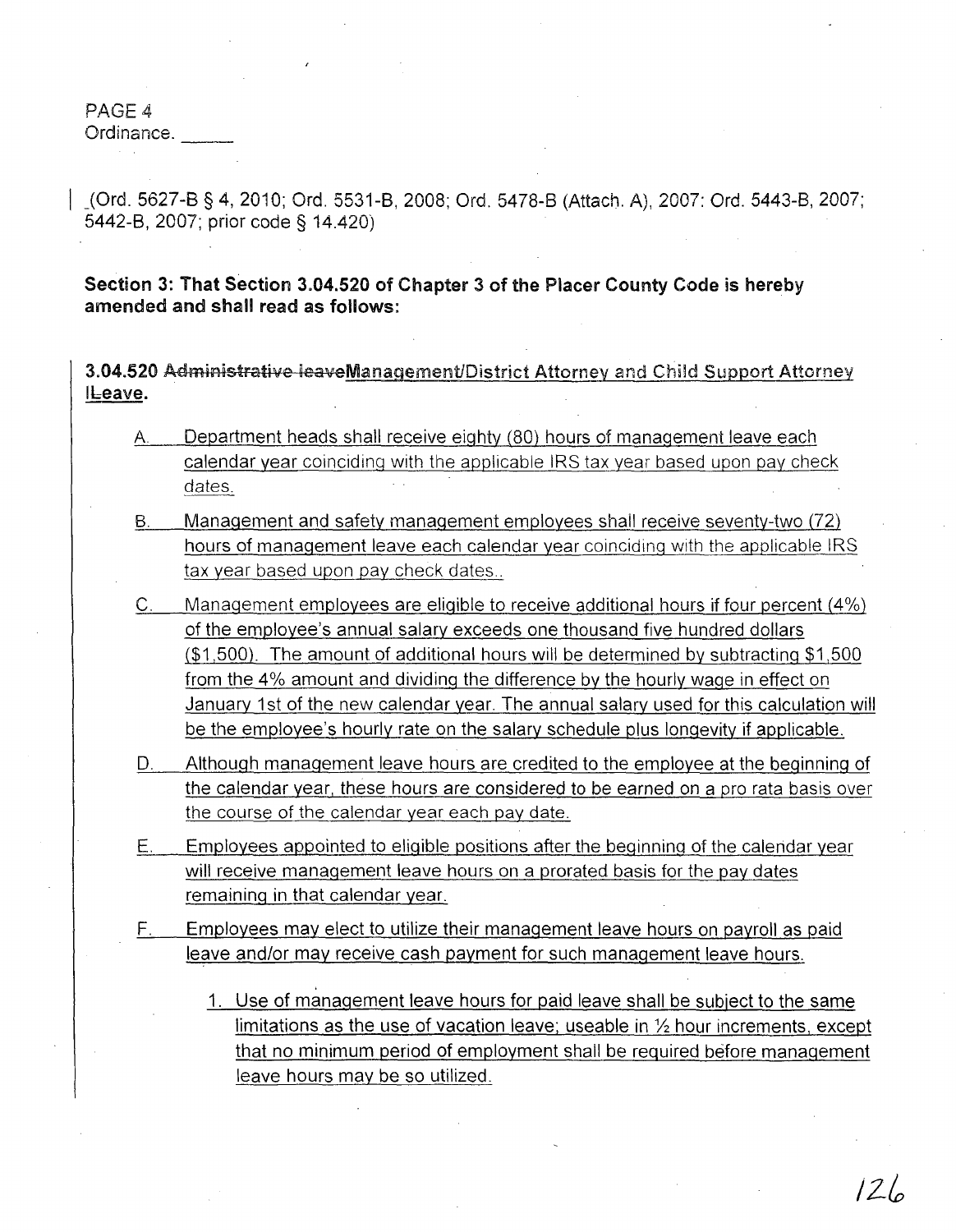PAGE 5 Ordinance.

 $\pm$ 

- 2. Cash payment for such management leave hours will be at the employee's hourly rate from the salary schedule. including additional pays that are percentage based and longevity if applicable.
- 3. Ali management leave hours shall be taken as paid time off or paid in cash by the last pay check of the calendar year in which the management leave hours are earned.
- G. Employees separating from county employment, or vacating an eligible position, will receive a prorated amount of management leave hours based upon the number of pay dates completed within that calendar year.
	- 1. Employees who have utilized or cashed out more management leave hours than earned prior to separation from the county, or a position change, are obligated to repay the County for those unearned hours utilized or cashed out.
	- H. Notwithstanding the above, for the period beginning July 1, 2011 through December 16, 2011, pay period 14, employees shall have the value .of one-half (1/2) of the annual management leave accrual credited to their leave balance. This calculation shall be made in the same manner as outlined in subsections (A) through (C) of this section, except it shall be based on the salary in effect on July 1, 2011.
		- 1. Management leave hours not utilized or cashed-out prior to pay period 14 will be cashed-out on the last pay date of the 2011 calendar, December 30, 2011.

I. 5. Deputy District Attorney/Child Support Attorney Administrative Leave.

A. All employees designated as management and employed by the county on October 11, 1990, except department heads and members of the board of supervisors, shall receive an additional eight hours administrative leave to their credit and thereafter shall have seventy-two (72) hours credited to them at the beginning of each fiscal year. Effective October 11, 1990, for department heads, and effective November 10, 1990 for members of the board of supervisors, each department head and member of the board of supervisors shall receive an additional eight hours of administrative leave to their credit, and thereafter shall have eighty (80) hours credited to them at the beginning of each fiscal year. Persons appointed to designated management positions after the start of a fiscal year will receive administrative leave prorated for the pay periods remaining in that fiscal year,

B. Those employees whose four percent of salary exceeds one thousand five hundred dollars (\$1,500.00), which is the average four percent for management team members,